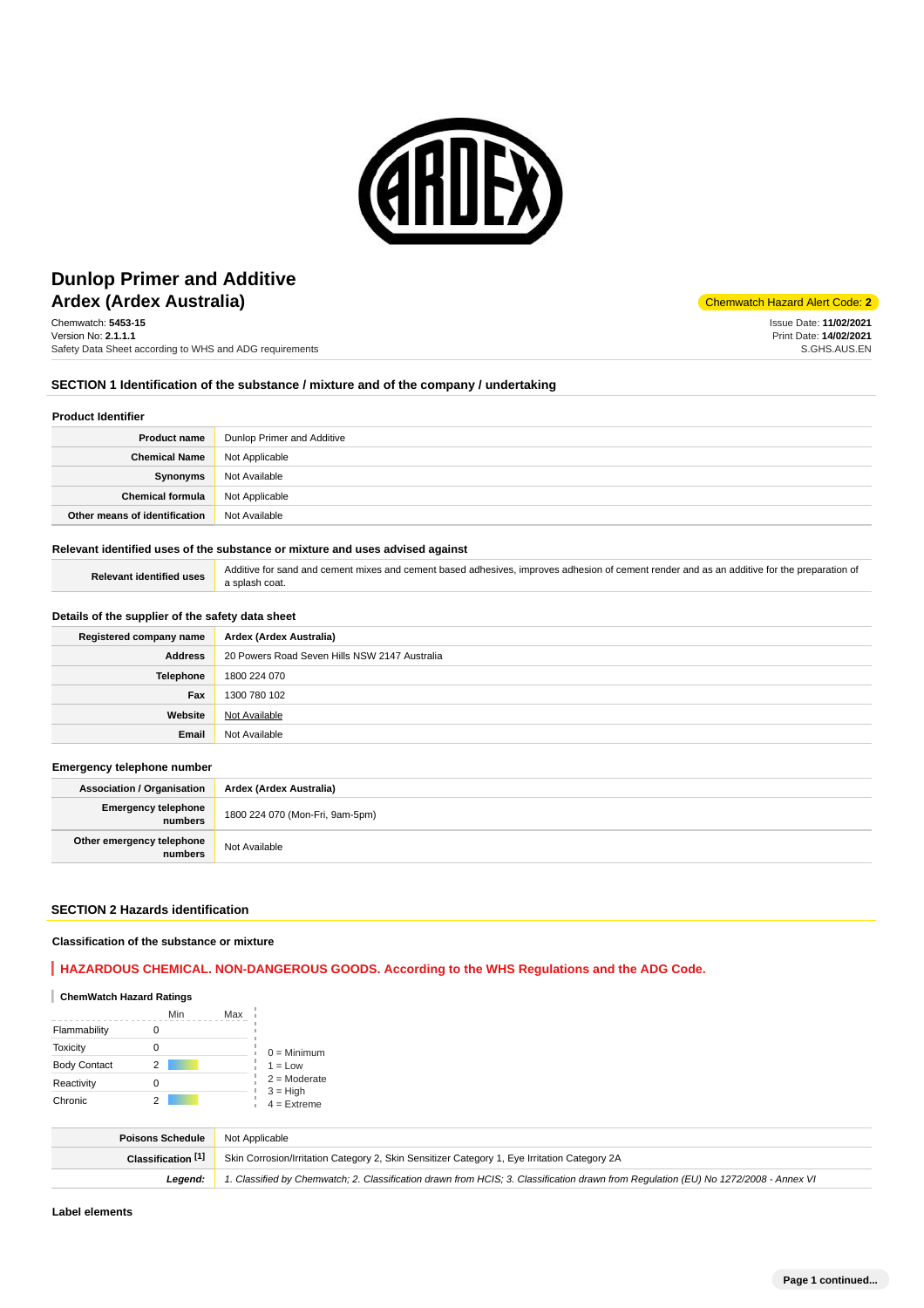| Hazard pictogram(s) |                |
|---------------------|----------------|
|                     |                |
| <b>Signal word</b>  | <b>Warning</b> |

#### **Hazard statement(s)**

| H315 | Causes skin irritation.              |
|------|--------------------------------------|
| H317 | May cause an allergic skin reaction. |
| H319 | Causes serious eye irritation.       |

## **Precautionary statement(s) Prevention**

| <b>P280</b> | Wear protective gloves/protective clothing/eye protection/face protection/hearing protection/ |
|-------------|-----------------------------------------------------------------------------------------------|
| P261        | Avoid breathing mist/vapours/spray.                                                           |
| P272        | Contaminated work clothing should not be allowed out of the workplace.                        |

#### **Precautionary statement(s) Response**

| P321           | Specific treatment (see  on this label).                                                                                         |
|----------------|----------------------------------------------------------------------------------------------------------------------------------|
| P302+P352      | IF ON SKIN: Wash with plenty of water.                                                                                           |
| P305+P351+P338 | IF IN EYES: Rinse cautiously with water for several minutes. Remove contact lenses, if present and easy to do. Continue rinsing. |
| P333+P313      | If skin irritation or rash occurs: Get medical advice/attention.                                                                 |

#### **Precautionary statement(s) Storage**

Not Applicable

#### **Precautionary statement(s) Disposal**

**P501** Dispose of contents/container to authorised hazardous or special waste collection point in accordance with any local regulation.

## **SECTION 3 Composition / information on ingredients**

#### **Substances**

See section below for composition of Mixtures

#### **Mixtures**

| <b>CAS No</b> | %[weight] | Name                                       |
|---------------|-----------|--------------------------------------------|
| 2634-33-5     | < 0.1     | 1.2-benzisothiazoline-3-one                |
| 2682-20-4     | < 0.1     | 2-methyl-4-isothiazolin-3-one              |
| Not Available | balance   | Ingredients determined not to be hazardous |

#### **SECTION 4 First aid measures**

#### **Description of first aid measures**

| <b>Eye Contact</b>  | If this product comes in contact with the eyes:<br>• Wash out immediately with fresh running water.<br>Ensure complete irrigation of the eye by keeping eyelids apart and away from eye and moving the eyelids by occasionally lifting the upper<br>and lower lids.<br>Seek medical attention without delay; if pain persists or recurs seek medical attention.<br>Removal of contact lenses after an eye injury should only be undertaken by skilled personnel.                                  |
|---------------------|---------------------------------------------------------------------------------------------------------------------------------------------------------------------------------------------------------------------------------------------------------------------------------------------------------------------------------------------------------------------------------------------------------------------------------------------------------------------------------------------------|
| <b>Skin Contact</b> | If skin contact occurs:<br>Immediately remove all contaminated clothing, including footwear.<br>Filush skin and hair with running water (and soap if available).<br>Seek medical attention in event of irritation.                                                                                                                                                                                                                                                                                |
| Inhalation          | If fumes or combustion products are inhaled remove from contaminated area.<br>Lay patient down. Keep warm and rested.<br>▶ Prostheses such as false teeth, which may block airway, should be removed, where possible, prior to initiating first aid procedures.<br>Apply artificial respiration if not breathing, preferably with a demand valve resuscitator, bag-valve mask device, or pocket mask as trained.<br>Perform CPR if necessary.<br>Transport to hospital, or doctor, without delay. |
| Ingestion           | Immediately give a glass of water.<br>First aid is not generally required. If in doubt, contact a Poisons Information Centre or a doctor.                                                                                                                                                                                                                                                                                                                                                         |

#### **Indication of any immediate medical attention and special treatment needed**

Treat symptomatically.

## **SECTION 5 Firefighting measures**

#### **Extinguishing media**

The product contains a substantial proportion of water, therefore there are no restrictions on the type of extinguishing media which may be used. Choice of extinguishing media should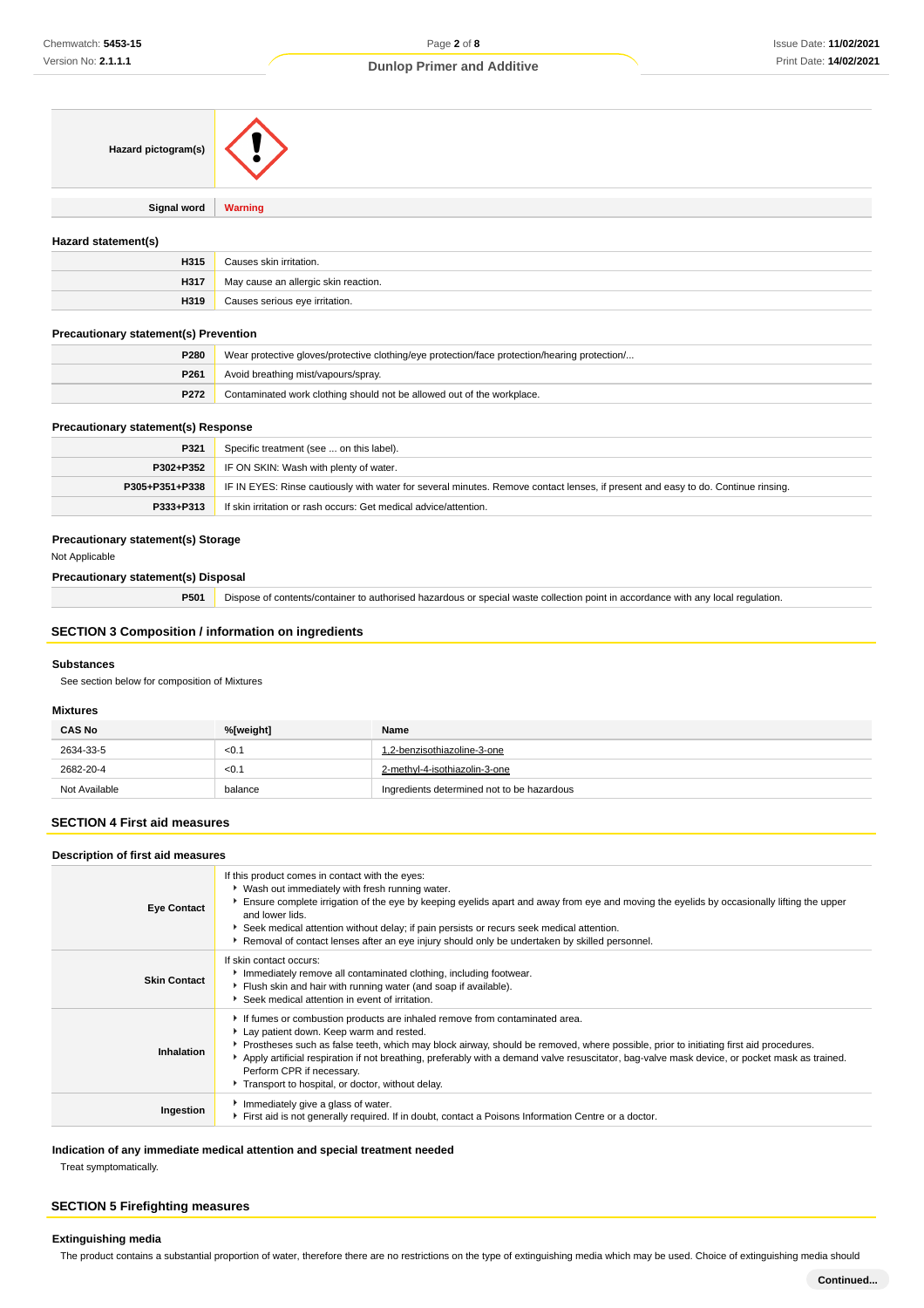#### take into account surrounding areas.

Though the material is non-combustible, evaporation of water from the mixture, caused by the heat of nearby fire, may produce floating layers of combustible substances. In such an event consider:

 $\blacktriangleright$  foam.

# **Special hazards arising from the substrate or mixture**

| <b>Fire Incompatibility</b> | None known. |
|-----------------------------|-------------|
|-----------------------------|-------------|

| <b>Advice for firefighters</b> |                                                                                                                                                                                                                                                                                                                                                                                                                                                                                                                                 |  |  |
|--------------------------------|---------------------------------------------------------------------------------------------------------------------------------------------------------------------------------------------------------------------------------------------------------------------------------------------------------------------------------------------------------------------------------------------------------------------------------------------------------------------------------------------------------------------------------|--|--|
| <b>Fire Fighting</b>           | Alert Fire Brigade and tell them location and nature of hazard.<br>▶ Wear breathing apparatus plus protective gloves in the event of a fire.<br>Prevent, by any means available, spillage from entering drains or water courses.<br>Use fire fighting procedures suitable for surrounding area.                                                                                                                                                                                                                                 |  |  |
| <b>Fire/Explosion Hazard</b>   | The material is not readily combustible under normal conditions.<br>► However, it will break down under fire conditions and the organic component may burn.<br>Not considered to be a significant fire risk.<br>Heat may cause expansion or decomposition with violent rupture of containers.<br>Decomposes on heating and produces toxic fumes of:<br>carbon dioxide (CO2)<br>nitrogen oxides (NOx)<br>other pyrolysis products typical of burning organic material.<br>May emit poisonous fumes.<br>May emit corrosive fumes. |  |  |
| <b>HAZCHEM</b>                 | Not Applicable                                                                                                                                                                                                                                                                                                                                                                                                                                                                                                                  |  |  |

#### **SECTION 6 Accidental release measures**

# **Personal precautions, protective equipment and emergency procedures**

See section 8

# **Environmental precautions**

See section 12

#### **Methods and material for containment and cleaning up**

| <b>Minor Spills</b> | • Clean up all spills immediately.<br>Avoid breathing vapours and contact with skin and eyes.<br>Control personal contact with the substance, by using protective equipment.<br>Contain and absorb spill with sand, earth, inert material or vermiculite. |  |
|---------------------|-----------------------------------------------------------------------------------------------------------------------------------------------------------------------------------------------------------------------------------------------------------|--|
| <b>Major Spills</b> | Moderate hazard.<br>• Clear area of personnel and move upwind.<br>Alert Fire Brigade and tell them location and nature of hazard.<br>▶ Wear breathing apparatus plus protective gloves.                                                                   |  |

Personal Protective Equipment advice is contained in Section 8 of the SDS.

## **SECTION 7 Handling and storage**

| Precautions for safe handling |                                                                                                                                                                                                                                                                        |  |  |
|-------------------------------|------------------------------------------------------------------------------------------------------------------------------------------------------------------------------------------------------------------------------------------------------------------------|--|--|
| Safe handling                 | Avoid all personal contact, including inhalation.<br>▶ Wear protective clothing when risk of exposure occurs.<br>Use in a well-ventilated area.<br>Prevent concentration in hollows and sumps.<br>DO NOT allow clothing wet with material to stay in contact with skin |  |  |
| Other information             | Store in original containers.<br>Keep containers securely sealed.<br>Store in a cool, dry, well-ventilated area.<br>Store away from incompatible materials and foodstuff containers.                                                                                   |  |  |

#### **Conditions for safe storage, including any incompatibilities**

| Suitable container      | • Polyethylene or polypropylene container.<br>Packing as recommended by manufacturer.<br>▶ Check all containers are clearly labelled and free from leaks. |
|-------------------------|-----------------------------------------------------------------------------------------------------------------------------------------------------------|
| Storage incompatibility | Avoid contamination of water, foodstuffs, feed or seed.                                                                                                   |

## **SECTION 8 Exposure controls / personal protection**

## **Control parameters**

**Occupational Exposure Limits (OEL)**

# **INGREDIENT DATA**

Not Available

# **Emergency Limits**

| Ingredient                 | <b>Material name</b> | TEEL      | $ -$          | TEEL             |
|----------------------------|----------------------|-----------|---------------|------------------|
| Dunlop Primer and Additive | ۱۵+<br>≅ailable      | Available | Not Available | Not<br>Available |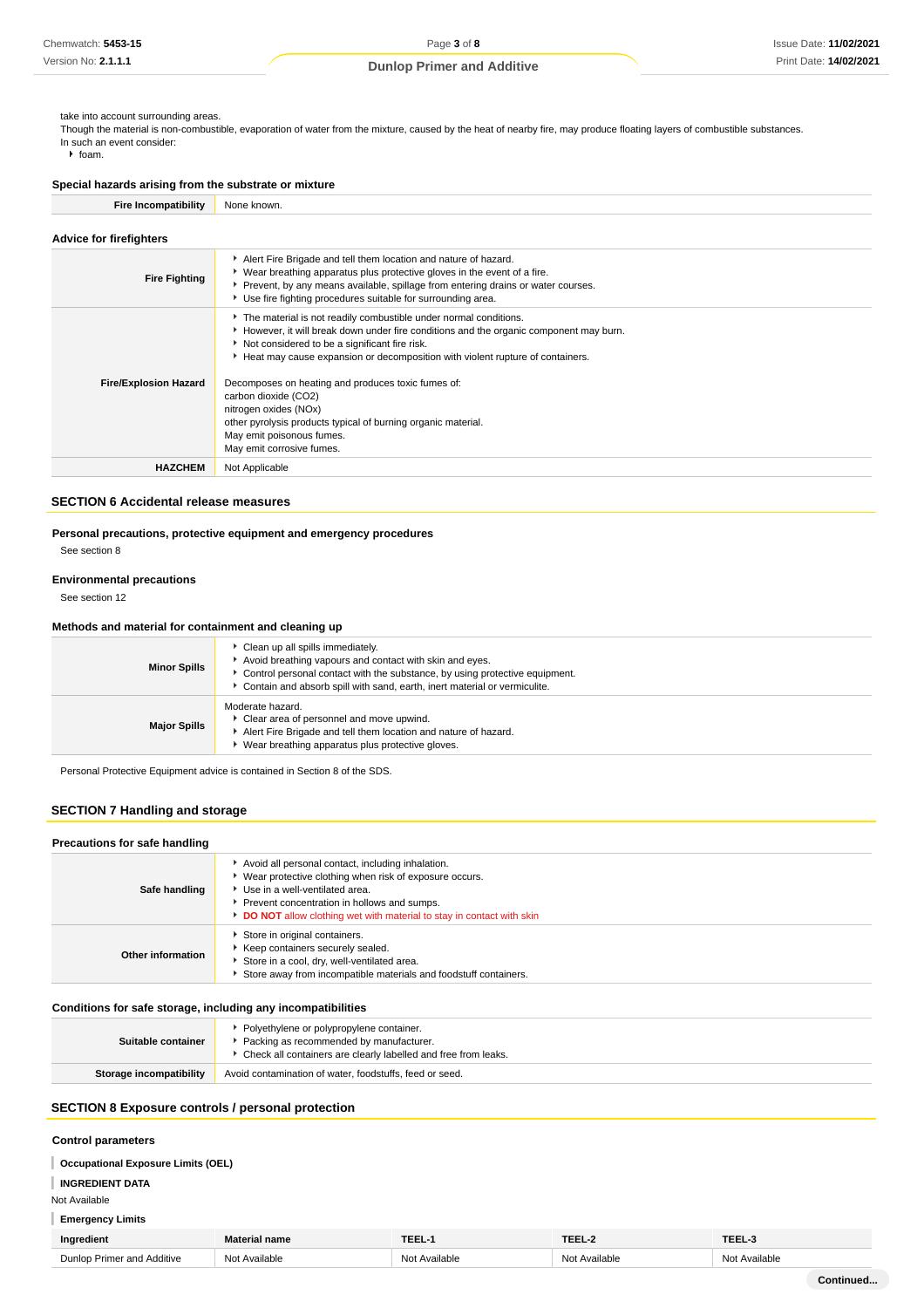| Ingredient                           | <b>Original IDLH</b>                     | <b>Revised IDLH</b>                     |  |
|--------------------------------------|------------------------------------------|-----------------------------------------|--|
| 1.2-benzisothiazoline-3-one          | Not Available                            | Not Available                           |  |
| 2-methyl-4-isothiazolin-3-one        | Not Available                            | Not Available                           |  |
| <b>Occupational Exposure Banding</b> |                                          |                                         |  |
| Ingredient                           | <b>Occupational Exposure Band Rating</b> | <b>Occupational Exposure Band Limit</b> |  |
| 1.2-benzisothiazoline-3-one          | E                                        | $\leq$ 0.01 mg/m <sup>3</sup>           |  |
| 2-methyl-4-isothiazolin-3-one        | D                                        | > 0.01 to ≤ 0.1 mg/m <sup>3</sup>       |  |

**Notes: Occupational exposure banding is a process of assigning chemicals into specific categories or bands based on a chemical's potency and the <b>Notes**: adverse health outcomes associated with exposure. The output of this process is an occupational exposure band (OEB), which corresponds to a range of exposure concentrations that are expected to protect worker health.

#### **Exposure controls**

| Appropriate engineering<br>controls | Engineering controls are used to remove a hazard or place a barrier between the worker and the hazard. Well-designed engineering controls can<br>be highly effective in protecting workers and will typically be independent of worker interactions to provide this high level of protection.<br>The basic types of engineering controls are:<br>Process controls which involve changing the way a job activity or process is done to reduce the risk.<br>Enclosure and/or isolation of emission source which keeps a selected hazard "physically" away from the worker and ventilation that strategically<br>"adds" and "removes" air in the work environment.                                                                                                                                                                                                                                                                                                                                                          |
|-------------------------------------|--------------------------------------------------------------------------------------------------------------------------------------------------------------------------------------------------------------------------------------------------------------------------------------------------------------------------------------------------------------------------------------------------------------------------------------------------------------------------------------------------------------------------------------------------------------------------------------------------------------------------------------------------------------------------------------------------------------------------------------------------------------------------------------------------------------------------------------------------------------------------------------------------------------------------------------------------------------------------------------------------------------------------|
| <b>Personal protection</b>          |                                                                                                                                                                                                                                                                                                                                                                                                                                                                                                                                                                                                                                                                                                                                                                                                                                                                                                                                                                                                                          |
| Eye and face protection             | Safety glasses with side shields.<br>Chemical goggles.<br>Contact lenses may pose a special hazard; soft contact lenses may absorb and concentrate irritants. A written policy document, describing<br>the wearing of lenses or restrictions on use, should be created for each workplace or task.                                                                                                                                                                                                                                                                                                                                                                                                                                                                                                                                                                                                                                                                                                                       |
| <b>Skin protection</b>              | See Hand protection below                                                                                                                                                                                                                                                                                                                                                                                                                                                                                                                                                                                                                                                                                                                                                                                                                                                                                                                                                                                                |
| Hands/feet protection               | * Wear chemical protective gloves, e.g. PVC.<br>• Wear safety footwear or safety gumboots, e.g. Rubber<br><b>NOTE:</b><br>The material may produce skin sensitisation in predisposed individuals. Care must be taken, when removing gloves and other protective<br>equipment, to avoid all possible skin contact.<br>Contaminated leather items, such as shoes, belts and watch-bands should be removed and destroyed.<br>The selection of suitable gloves does not only depend on the material, but also on further marks of quality which vary from manufacturer to<br>manufacturer. Where the chemical is a preparation of several substances, the resistance of the glove material can not be calculated in advance<br>and has therefore to be checked prior to the application.<br>The exact break through time for substances has to be obtained from the manufacturer of the protective gloves and has to be observed when<br>making a final choice.<br>Personal hygiene is a key element of effective hand care. |
| <b>Body protection</b>              | See Other protection below                                                                                                                                                                                                                                                                                                                                                                                                                                                                                                                                                                                                                                                                                                                                                                                                                                                                                                                                                                                               |
| Other protection                    | • Overalls.<br>P.V.C apron.<br>Barrier cream.<br>Skin cleansing cream.                                                                                                                                                                                                                                                                                                                                                                                                                                                                                                                                                                                                                                                                                                                                                                                                                                                                                                                                                   |

**Respiratory protection**

## **Recommended material(s)**

I **GLOVE SELECTION INDEX**

Glove selection is based on a modified presentation of the:

 **"Forsberg Clothing Performance Index".**

The effect(s) of the following substance(s) are taken into account in the **computer-**

**generated** selection: Dunlop Primer and Additive

| <b>Material</b>       | CPI |
|-----------------------|-----|
| <b>BUTYL</b>          | A   |
| <b>NEOPRENE</b>       | A   |
| <b>VITON</b>          | A   |
| <b>NATURAL RUBBER</b> | C   |
| NATURAL+NEOPRENE      | C   |
| NEOPRENE/NATURAL      | C   |
| <b>NITRILE</b>        | C   |
| <b>PE</b>             | C   |
| PE/EVAL/PE            | C   |
| <b>PVA</b>            | C   |
| <b>PVC</b>            | C   |
| <b>TEFLON</b>         | C   |

149:2001, ANSI Z88 or national equivalent) Selection of the Class and Type of respirator will depend upon the level of breathing zone contaminant and the chemical nature of the contaminant. Protection Factors (defined as the ratio of contaminant outside and inside the mask) may also be important.

Type BKAX-P Filter of sufficient capacity. (AS/NZS 1716 & 1715, EN 143:2000 &

| Required<br>minimum<br>protection factor | Maximum gas/vapour<br>concentration present in air<br>p.p.m. (by volume) | Half-face<br>Respirator | <b>Full-Face</b><br>Respirator       |
|------------------------------------------|--------------------------------------------------------------------------|-------------------------|--------------------------------------|
| up to 10                                 | 1000                                                                     | BKAX-AUS /<br>Class1 P2 |                                      |
| up to 50                                 | 1000                                                                     |                         | BKAX-AUS /<br>Class 1 P <sub>2</sub> |
| up to 50                                 | 5000                                                                     | Airline *               | ۰                                    |
| up to $100$                              | 5000                                                                     | ۰                       | <b>BKAX-2 P2</b>                     |
| up to 100                                | 10000                                                                    |                         | <b>BKAX-3 P2</b>                     |

\* - Continuous Flow \*\* - Continuous-flow or positive pressure demand A(All classes) = Organic vapours, B AUS or B1 = Acid gasses, B2 = Acid gas or hydrogen cyanide(HCN), B3 = Acid gas or hydrogen cyanide(HCN), E = Sulfur dioxide(SO2), G = Agricultural chemicals, K = Ammonia(NH3), Hg = Mercury, NO = Oxides of nitrogen,  $MB =$  Methyl bromide,  $AX =$  Low boiling point organic compounds(below 65 degC)

100+ **Airline\*\*** 

\* CPI - Chemwatch Performance Index

A: Best Selection

B: Satisfactory; may degrade after 4 hours continuous immersion

C: Poor to Dangerous Choice for other than short term immersion

Cartridge respirators should never be used for emergency ingress or in areas of unknown vapour concentrations or oxygen content.

The wearer must be warned to leave the contaminated area immediately on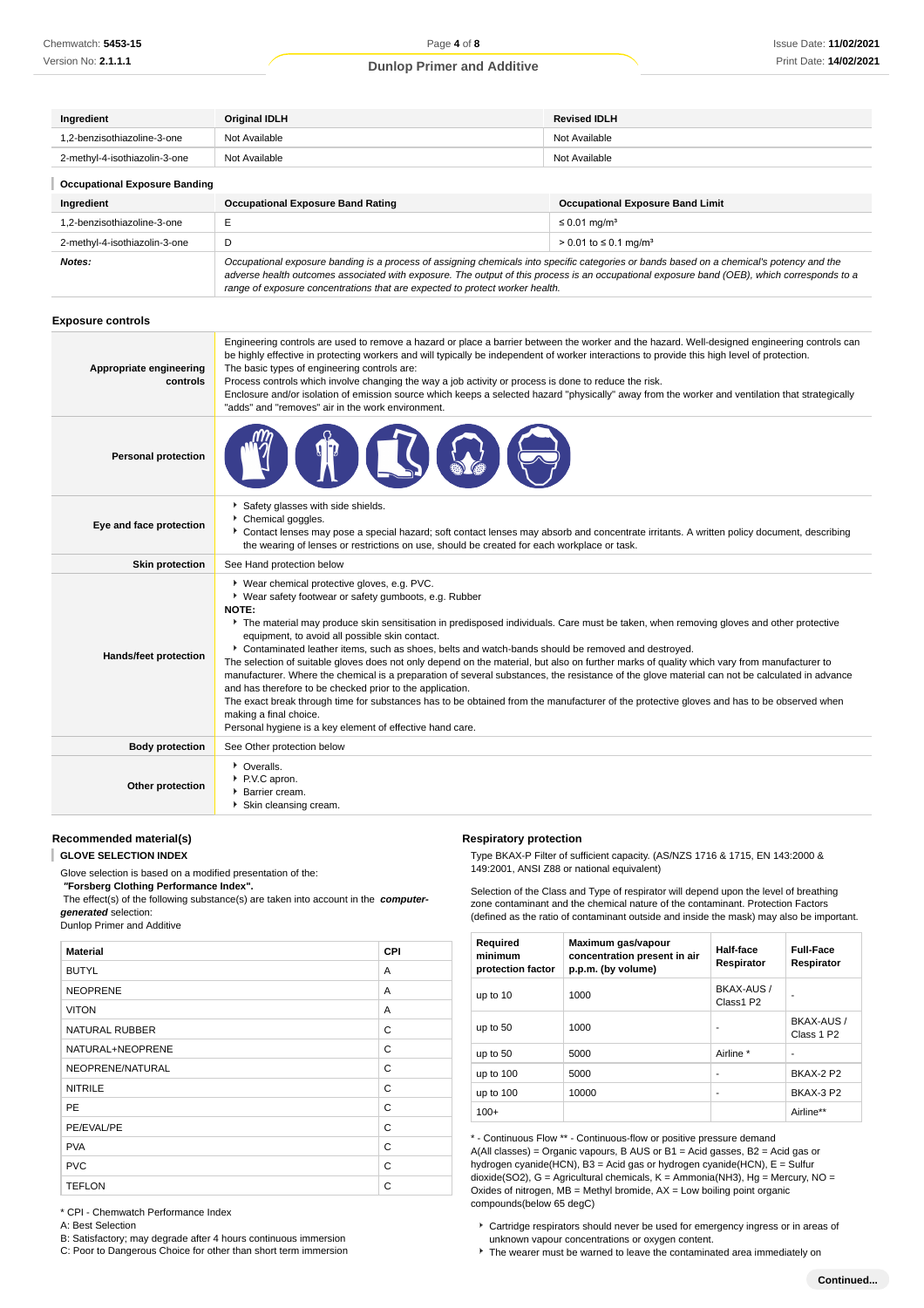**NOTE**: As a series of factors will influence the actual performance of the glove, a final selection must be based on detailed observation.

\* Where the glove is to be used on a short term, casual or infrequent basis, factors such as "feel" or convenience (e.g. disposability), may dictate a choice of gloves which might otherwise be unsuitable following long-term or frequent use. A qualified practitioner should be consulted.

detecting any odours through the respirator. The odour may indicate that the mask is not functioning properly, that the vapour concentration is too high, or that the mask is not properly fitted. Because of these limitations, only restricted use of cartridge respirators is considered appropriate.

Cartridge performance is affected by humidity. Cartridges should be changed after 2 hr of continuous use unless it is determined that the humidity is less than 75%, in which case, cartridges can be used for 4 hr. Used cartridges should be discarded daily, regardless of the length of time used

# **SECTION 9 Physical and chemical properties**

## **Information on basic physical and chemical properties**

|                                                 | Appearance<br>Milky white liquid with a slight characteristic odour; disperses in water. |                                            |                |
|-------------------------------------------------|------------------------------------------------------------------------------------------|--------------------------------------------|----------------|
|                                                 |                                                                                          |                                            |                |
| <b>Physical state</b>                           | Liquid                                                                                   | Relative density (Water = $1$ )            | $0.99 - 1.03$  |
| Odour                                           | Not Available                                                                            | Partition coefficient n-octanol<br>/ water | Not Available  |
| <b>Odour threshold</b>                          | Not Available                                                                            | Auto-ignition temperature (°C)             | Not Applicable |
| pH (as supplied)                                | $9 - 11$                                                                                 | <b>Decomposition temperature</b>           | Not Available  |
| Melting point / freezing point<br>$(^{\circ}C)$ | Not Available                                                                            | Viscosity (cSt)                            | Not Available  |
| Initial boiling point and boiling<br>range (°C) | 100                                                                                      | Molecular weight (g/mol)                   | Not Applicable |
| Flash point (°C)                                | Not Applicable                                                                           | <b>Taste</b>                               | Not Available  |
| <b>Evaporation rate</b>                         | Not Available                                                                            | <b>Explosive properties</b>                | Not Available  |
| Flammability                                    | Not Applicable                                                                           | <b>Oxidising properties</b>                | Not Available  |
| Upper Explosive Limit (%)                       | Not Applicable                                                                           | Surface Tension (dyn/cm or<br>mN/m         | Not Available  |
| Lower Explosive Limit (%)                       | Not Applicable                                                                           | <b>Volatile Component (%vol)</b>           | 80 approx.     |
| Vapour pressure (kPa)                           | 2.33 @ 20C                                                                               | Gas group                                  | Not Available  |
| Solubility in water                             | Miscible                                                                                 | pH as a solution (1%)                      | Not Available  |
| Vapour density $(Air = 1)$                      | 0.62 @27C                                                                                | VOC g/L                                    | Not Available  |

## **SECTION 10 Stability and reactivity**

| Reactivity                                 | See section 7                                                                                                                        |
|--------------------------------------------|--------------------------------------------------------------------------------------------------------------------------------------|
| <b>Chemical stability</b>                  | • Unstable in the presence of incompatible materials.<br>▶ Product is considered stable.<br>Hazardous polymerisation will not occur. |
| Possibility of hazardous<br>reactions      | See section 7                                                                                                                        |
| <b>Conditions to avoid</b>                 | See section 7                                                                                                                        |
| Incompatible materials                     | See section 7                                                                                                                        |
| <b>Hazardous decomposition</b><br>products | See section 5                                                                                                                        |

## **SECTION 11 Toxicological information**

# **Information on toxicological effects**

| Inhaled                           | Not normally a hazard due to non-volatile nature of product<br>There is some evidence to suggest that the material can cause respiratory irritation in some persons. The body's response to such irritation can<br>cause further lung damage.                                                                                                                                                                                                                                        |                                                       |  |
|-----------------------------------|--------------------------------------------------------------------------------------------------------------------------------------------------------------------------------------------------------------------------------------------------------------------------------------------------------------------------------------------------------------------------------------------------------------------------------------------------------------------------------------|-------------------------------------------------------|--|
| Ingestion                         | The material has NOT been classified by EC Directives or other classification systems as "harmful by ingestion". This is because of the lack of<br>corroborating animal or human evidence.                                                                                                                                                                                                                                                                                           |                                                       |  |
| <b>Skin Contact</b>               | This material can cause inflammation of the skin on contact in some persons.<br>The material may accentuate any pre-existing dermatitis condition<br>Open cuts, abraded or irritated skin should not be exposed to this material<br>Entry into the blood-stream, through, for example, cuts, abrasions or lesions, may produce systemic injury with harmful effects. Examine the skin<br>prior to the use of the material and ensure that any external damage is suitably protected. |                                                       |  |
| Eye                               | This material can cause eye irritation and damage in some persons.                                                                                                                                                                                                                                                                                                                                                                                                                   |                                                       |  |
| Chronic                           | Skin contact with the material is more likely to cause a sensitisation reaction in some persons compared to the general population.<br>Substance accumulation, in the human body, may occur and may cause some concern following repeated or long-term occupational exposure.                                                                                                                                                                                                        |                                                       |  |
|                                   |                                                                                                                                                                                                                                                                                                                                                                                                                                                                                      |                                                       |  |
|                                   | <b>TOXICITY</b>                                                                                                                                                                                                                                                                                                                                                                                                                                                                      | <b>IRRITATION</b>                                     |  |
| <b>Dunlop Primer and Additive</b> | Not Available                                                                                                                                                                                                                                                                                                                                                                                                                                                                        | Not Available                                         |  |
|                                   | <b>TOXICITY</b>                                                                                                                                                                                                                                                                                                                                                                                                                                                                      | <b>IRRITATION</b>                                     |  |
| 1,2-benzisothiazoline-3-one       | dermal (rat) LD50: $>2000$ mg/kg <sup>[1]</sup>                                                                                                                                                                                                                                                                                                                                                                                                                                      | Eye: adverse effect observed (irreversible damage)[1] |  |
|                                   | Oral(Rat) LD50; 454 mg/kg[1]                                                                                                                                                                                                                                                                                                                                                                                                                                                         | Skin: no adverse effect observed (not irritating)[1]  |  |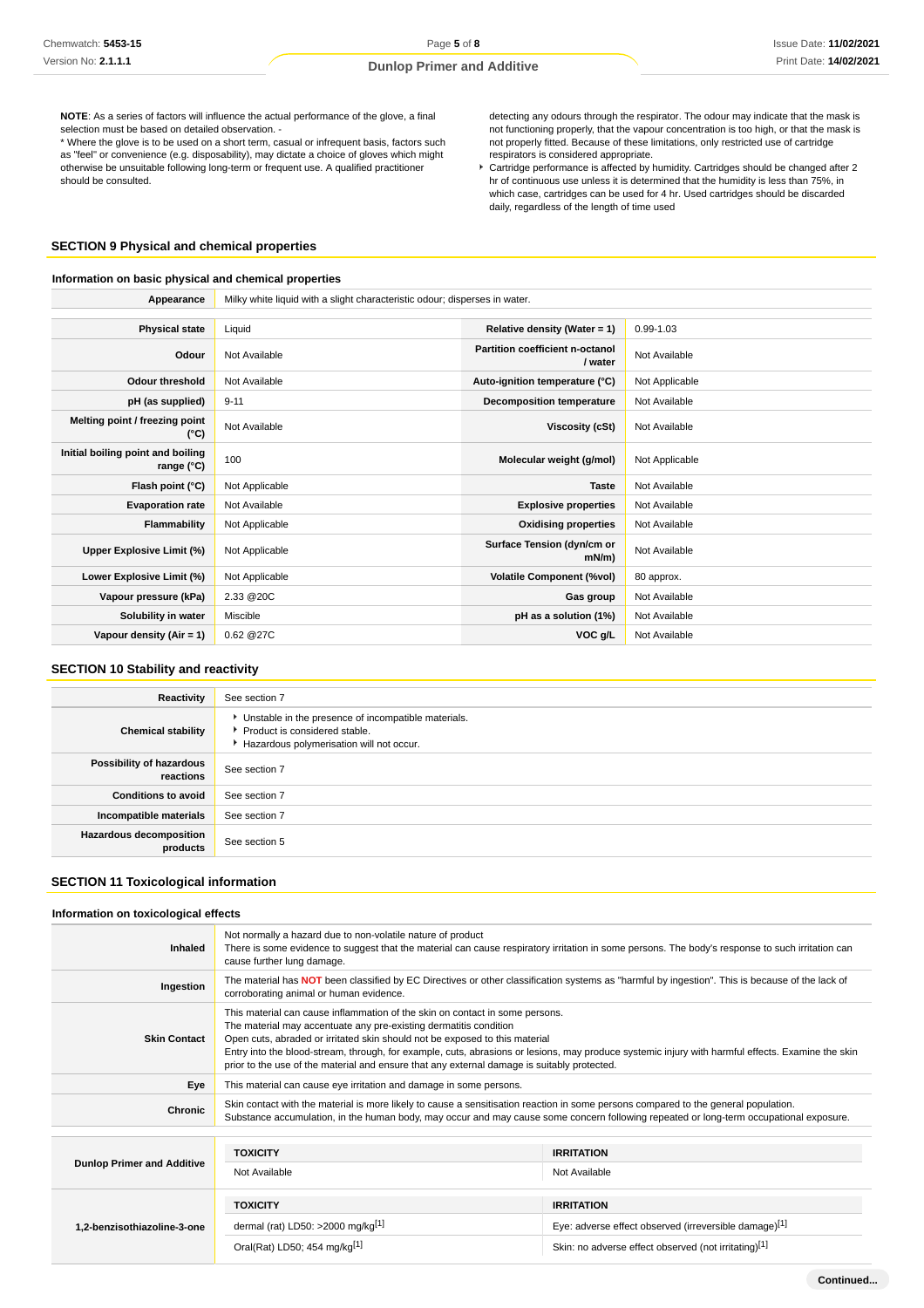|                                                                    | <b>TOXICITY</b>                                                                                                                                                                                                                                                                                                                                                                                                                                                                                                                                                                                                                                                                                                                                                                                                                                                                                                                                                                                                                                                                                                                                                                                                                                                                                                                                                                                                                                                                                                                                                                                                                                                                                                                                                                                                                                                                                                                                                                                                                                                                                                                                                                                                                                                                                                                                                                                                                                                                                                                                                                                                                                                                                                                                                                                                                                                                                                                                                                                                                                                                                                                                                                                                                                                                                                       | <b>IRRITATION</b>               |                                                       |
|--------------------------------------------------------------------|-----------------------------------------------------------------------------------------------------------------------------------------------------------------------------------------------------------------------------------------------------------------------------------------------------------------------------------------------------------------------------------------------------------------------------------------------------------------------------------------------------------------------------------------------------------------------------------------------------------------------------------------------------------------------------------------------------------------------------------------------------------------------------------------------------------------------------------------------------------------------------------------------------------------------------------------------------------------------------------------------------------------------------------------------------------------------------------------------------------------------------------------------------------------------------------------------------------------------------------------------------------------------------------------------------------------------------------------------------------------------------------------------------------------------------------------------------------------------------------------------------------------------------------------------------------------------------------------------------------------------------------------------------------------------------------------------------------------------------------------------------------------------------------------------------------------------------------------------------------------------------------------------------------------------------------------------------------------------------------------------------------------------------------------------------------------------------------------------------------------------------------------------------------------------------------------------------------------------------------------------------------------------------------------------------------------------------------------------------------------------------------------------------------------------------------------------------------------------------------------------------------------------------------------------------------------------------------------------------------------------------------------------------------------------------------------------------------------------------------------------------------------------------------------------------------------------------------------------------------------------------------------------------------------------------------------------------------------------------------------------------------------------------------------------------------------------------------------------------------------------------------------------------------------------------------------------------------------------------------------------------------------------------------------------------------------------|---------------------------------|-------------------------------------------------------|
| 2-methyl-4-isothiazolin-3-one                                      | dermal (rat) LD50: 242 mg/kg[1]                                                                                                                                                                                                                                                                                                                                                                                                                                                                                                                                                                                                                                                                                                                                                                                                                                                                                                                                                                                                                                                                                                                                                                                                                                                                                                                                                                                                                                                                                                                                                                                                                                                                                                                                                                                                                                                                                                                                                                                                                                                                                                                                                                                                                                                                                                                                                                                                                                                                                                                                                                                                                                                                                                                                                                                                                                                                                                                                                                                                                                                                                                                                                                                                                                                                                       |                                 | Eye: adverse effect observed (irreversible damage)[1] |
|                                                                    | Oral(Rat) LD50; 120 mg/kg[1]                                                                                                                                                                                                                                                                                                                                                                                                                                                                                                                                                                                                                                                                                                                                                                                                                                                                                                                                                                                                                                                                                                                                                                                                                                                                                                                                                                                                                                                                                                                                                                                                                                                                                                                                                                                                                                                                                                                                                                                                                                                                                                                                                                                                                                                                                                                                                                                                                                                                                                                                                                                                                                                                                                                                                                                                                                                                                                                                                                                                                                                                                                                                                                                                                                                                                          |                                 | Skin: adverse effect observed (corrosive)[1]          |
| Legend:                                                            | 1. Value obtained from Europe ECHA Registered Substances - Acute toxicity 2.* Value obtained from manufacturer's SDS. Unless otherwise<br>specified data extracted from RTECS - Register of Toxic Effect of chemical Substances                                                                                                                                                                                                                                                                                                                                                                                                                                                                                                                                                                                                                                                                                                                                                                                                                                                                                                                                                                                                                                                                                                                                                                                                                                                                                                                                                                                                                                                                                                                                                                                                                                                                                                                                                                                                                                                                                                                                                                                                                                                                                                                                                                                                                                                                                                                                                                                                                                                                                                                                                                                                                                                                                                                                                                                                                                                                                                                                                                                                                                                                                       |                                 |                                                       |
|                                                                    |                                                                                                                                                                                                                                                                                                                                                                                                                                                                                                                                                                                                                                                                                                                                                                                                                                                                                                                                                                                                                                                                                                                                                                                                                                                                                                                                                                                                                                                                                                                                                                                                                                                                                                                                                                                                                                                                                                                                                                                                                                                                                                                                                                                                                                                                                                                                                                                                                                                                                                                                                                                                                                                                                                                                                                                                                                                                                                                                                                                                                                                                                                                                                                                                                                                                                                                       |                                 |                                                       |
| 1,2-BENZISOTHIAZOLINE-3-ONE                                        | Acute toxicity data show that 1,2-benzisothiazoline-3-one (BIT) is moderately toxic by the oral and dermal routes but that this chemical is a<br>severe eye irritant. Irritation to the skin from acute data show only mild skin irritation, but repeated dermal application indicated a more<br>significant skin irritation response.<br>The neurotoxicity observed in the rat acute oral toxicity study (piloerection and upward curvature of the spine at 300 mg/kg and above;<br>decreased activity, prostration, decreased abdominal muscle tone, reduced righting reflex, and decreased rate and depth of breathing at 900<br>mg/kg) and the acute dermal toxicity study (upward curvature of the spine was observed in increased incidence, but this was absent after day 5<br>post-dose at a dose of 2000 mg/kg) were felt to be at exposures in excess of those expected from the use pattern of this pesticide and that<br>such effects would not be observed at estimated exposure doses.<br>Subchronic oral toxicity studies showed systemic effects after repeated oral administration including decreased body weight, increased<br>incidence of forestomach hyperplasia, and non-glandular stomach lesions in rats. In dogs, the effects occurred at lower doses than in rats, and<br>included alterations in blood chemistry (decreased plasma albumin, total protein, and alanine aminotransferase) and increased absolute liver<br>weight.<br>Developmental toxicity studies were conducted in rats with maternal effects including decreased body weight gain, decreased food<br>consumption, and clinical toxicity signs (audible breathing, haircoat staining of the anogenital region, dry brown material around the nasal area)<br>as well as increased mortality. Developmental effects consisted of increases in skeletal abnormalities (extra sites of ossification of skull bones,<br>unossified sternebrae) but not external or visceral abnormalities.<br>Reproductive toxicity: In a two- generation reproduction study, parental toxicity was observed at 500 ppm and was characterized by lesions<br>in the stomach.                                                                                                                                                                                                                                                                                                                                                                                                                                                                                                                                                                                                                                                                                                                                                                                                                                                                                                                                                                                                                                                                                                                                                                  |                                 |                                                       |
| 2-METHYL-<br>4-ISOTHIAZOLIN-3-ONE                                  | Asthma-like symptoms may continue for months or even years after exposure to the material ends. This may be due to a non-allergic condition<br>known as reactive airways dysfunction syndrome (RADS) which can occur after exposure to high levels of highly irritating compound. Main<br>criteria for diagnosing RADS include the absence of previous airways disease in a non-atopic individual, with sudden onset of persistent<br>asthma-like symptoms within minutes to hours of a documented exposure to the irritant. Other criteria for diagnosis of RADS include a<br>reversible airflow pattern on lung function tests, moderate to severe bronchial hyperreactivity on methacholine challenge testing, and the lack<br>of minimal lymphocytic inflammation, without eosinophilia.<br>Based on laboratory and animal testing, exposure to the material may result in irreversible effects and mutations in humans.<br>In light of potential adverse effects, and to ensure a harmonised risk assessment and management, the EU regulatory framework for biocides<br>has been established with the objective of ensuring a high level of protection of human and animal health and the environment. To this aim, it is<br>required that risk assessment of biocidal products is carried out before they can be placed on the market. A central element in the risk<br>assessment of the biocidal products are the utilization instructions that defines the dosage, application method and amount of applications and<br>thus the exposure of humans and the environment to the biocidal substance.<br>Humans may be exposed to biocidal products in different ways in both occupational and domestic settings. Many biocidal products are<br>intended for industrial sectors or professional uses only, whereas other biocidal products are commonly available for private use by<br>non-professional users. No significant acute toxicological data identified in literature search.<br>The material may be irritating to the eye, with prolonged contact causing inflammation. Repeated or prolonged exposure to irritants may<br>produce conjunctivitis.<br>The material may cause skin irritation after prolonged or repeated exposure and may produce on contact skin redness, swelling, the production<br>of vesicles, scaling and thickening of the skin.<br>Formaldehyde generators (releasers) are often used as preservatives. The maximum authorised concentration of free formaldehyde is 0.2%<br>and must be labelled with the warning sign "contains formaldehyde" where the concentration exceeds 0.05%. The use of formaldehyde-<br>releasing preservatives ensures that the level of free formaldehyde in the products is always low but sufficient to inhibit microbial growth - it<br>disrupts metabolism to cause death of the organism. However there is a concern that formaldehyde generators can produce amines capable of<br>causing cancers (nitrosamines) when used in formulations containing amines.<br>NOTE: Substance has been shown to be mutagenic in at least one assay, or belongs to a family of chemicals producing damage or change to<br>cellular DNA.<br>Considered to be a minor sensitiser in Kathon CG (1) (1). Bruze etal - Contact Dermatitis 20: 219-39, 1989 |                                 |                                                       |
| 1,2-BENZISOTHIAZOLINE-3-ONE<br>& 2-METHYL-<br>4-ISOTHIAZOLIN-3-ONE | The following information refers to contact allergens as a group and may not be specific to this product.<br>Contact allergies quickly manifest themselves as contact eczema, more rarely as urticaria or Quincke's oedema. The pathogenesis of contact<br>eczema involves a cell-mediated (T lymphocytes) immune reaction of the delayed type. Other allergic skin reactions, e.g. contact urticaria,<br>involve antibody-mediated immune reactions. The significance of the contact allergen is not simply determined by its sensitisation potential: the                                                                                                                                                                                                                                                                                                                                                                                                                                                                                                                                                                                                                                                                                                                                                                                                                                                                                                                                                                                                                                                                                                                                                                                                                                                                                                                                                                                                                                                                                                                                                                                                                                                                                                                                                                                                                                                                                                                                                                                                                                                                                                                                                                                                                                                                                                                                                                                                                                                                                                                                                                                                                                                                                                                                                           |                                 |                                                       |
|                                                                    | distribution of the substance and the opportunities for contact with it are equally important.                                                                                                                                                                                                                                                                                                                                                                                                                                                                                                                                                                                                                                                                                                                                                                                                                                                                                                                                                                                                                                                                                                                                                                                                                                                                                                                                                                                                                                                                                                                                                                                                                                                                                                                                                                                                                                                                                                                                                                                                                                                                                                                                                                                                                                                                                                                                                                                                                                                                                                                                                                                                                                                                                                                                                                                                                                                                                                                                                                                                                                                                                                                                                                                                                        |                                 |                                                       |
| <b>Acute Toxicity</b>                                              | ×                                                                                                                                                                                                                                                                                                                                                                                                                                                                                                                                                                                                                                                                                                                                                                                                                                                                                                                                                                                                                                                                                                                                                                                                                                                                                                                                                                                                                                                                                                                                                                                                                                                                                                                                                                                                                                                                                                                                                                                                                                                                                                                                                                                                                                                                                                                                                                                                                                                                                                                                                                                                                                                                                                                                                                                                                                                                                                                                                                                                                                                                                                                                                                                                                                                                                                                     | Carcinogenicity                 | ×                                                     |
| <b>Skin Irritation/Corrosion</b>                                   | ✔                                                                                                                                                                                                                                                                                                                                                                                                                                                                                                                                                                                                                                                                                                                                                                                                                                                                                                                                                                                                                                                                                                                                                                                                                                                                                                                                                                                                                                                                                                                                                                                                                                                                                                                                                                                                                                                                                                                                                                                                                                                                                                                                                                                                                                                                                                                                                                                                                                                                                                                                                                                                                                                                                                                                                                                                                                                                                                                                                                                                                                                                                                                                                                                                                                                                                                                     | Reproductivity                  | ×                                                     |
| <b>Serious Eye Damage/Irritation</b>                               | ✔                                                                                                                                                                                                                                                                                                                                                                                                                                                                                                                                                                                                                                                                                                                                                                                                                                                                                                                                                                                                                                                                                                                                                                                                                                                                                                                                                                                                                                                                                                                                                                                                                                                                                                                                                                                                                                                                                                                                                                                                                                                                                                                                                                                                                                                                                                                                                                                                                                                                                                                                                                                                                                                                                                                                                                                                                                                                                                                                                                                                                                                                                                                                                                                                                                                                                                                     | <b>STOT - Single Exposure</b>   | ×                                                     |
| <b>Respiratory or Skin</b><br>sensitisation                        | ✔                                                                                                                                                                                                                                                                                                                                                                                                                                                                                                                                                                                                                                                                                                                                                                                                                                                                                                                                                                                                                                                                                                                                                                                                                                                                                                                                                                                                                                                                                                                                                                                                                                                                                                                                                                                                                                                                                                                                                                                                                                                                                                                                                                                                                                                                                                                                                                                                                                                                                                                                                                                                                                                                                                                                                                                                                                                                                                                                                                                                                                                                                                                                                                                                                                                                                                                     | <b>STOT - Repeated Exposure</b> | ×                                                     |
| <b>Mutagenicity</b>                                                | ×                                                                                                                                                                                                                                                                                                                                                                                                                                                                                                                                                                                                                                                                                                                                                                                                                                                                                                                                                                                                                                                                                                                                                                                                                                                                                                                                                                                                                                                                                                                                                                                                                                                                                                                                                                                                                                                                                                                                                                                                                                                                                                                                                                                                                                                                                                                                                                                                                                                                                                                                                                                                                                                                                                                                                                                                                                                                                                                                                                                                                                                                                                                                                                                                                                                                                                                     | <b>Aspiration Hazard</b>        | ×                                                     |

**Legend:**  $\mathbf{X}$  – Data either not available or does not fill the criteria for classification

– Data available to make classification

# **SECTION 12 Ecological information**

#### **Toxicity**

|                                   | Endpoint         | <b>Test Duration (hr)</b> | <b>Species</b> | Value                | Source           |
|-----------------------------------|------------------|---------------------------|----------------|----------------------|------------------|
| <b>Dunlop Primer and Additive</b> | Not<br>Available | Not Available             | Not Available  | Not<br>Available     | Not<br>Available |
|                                   | Endpoint         | <b>Test Duration (hr)</b> | <b>Species</b> | Value                | <b>Source</b>    |
| 1,2-benzisothiazoline-3-one       | LC50             | 96                        | Fish           | $-0.067 - 0.29$ mg/L | -4               |
|                                   | <b>EC50</b>      | 48                        | Crustacea      | $0.097$ -mg/L        | 4                |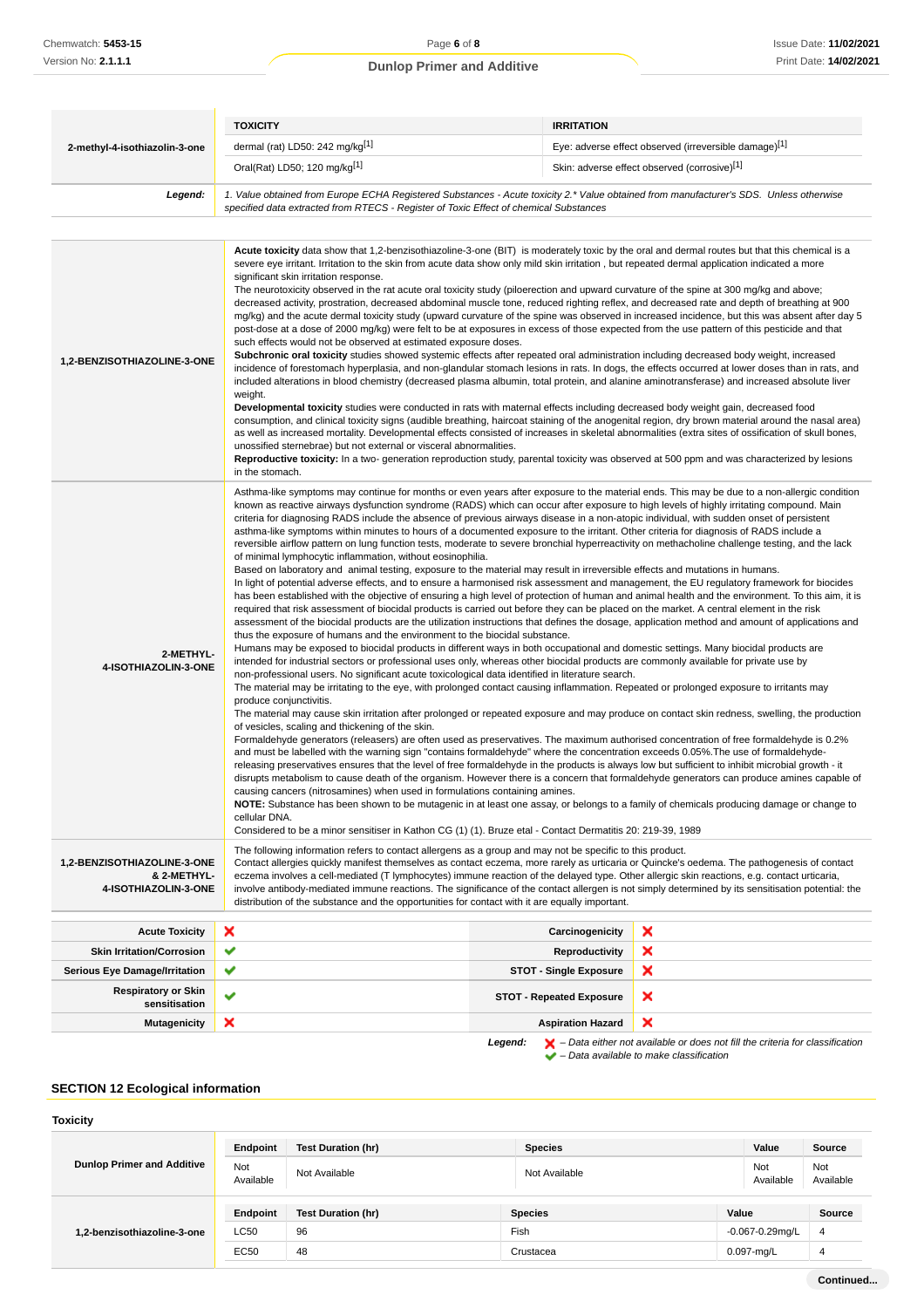|                               | <b>EC50</b> | 72                                                                                                                                                                                                                                                                                                                                                                                  | Algae or other aquatic plants | $0.07$ mg/L         | 2              |
|-------------------------------|-------------|-------------------------------------------------------------------------------------------------------------------------------------------------------------------------------------------------------------------------------------------------------------------------------------------------------------------------------------------------------------------------------------|-------------------------------|---------------------|----------------|
|                               | <b>NOEL</b> | 96                                                                                                                                                                                                                                                                                                                                                                                  | Fish                          | $0.031$ -mg/L       | 4              |
|                               | Endpoint    | <b>Test Duration (hr)</b>                                                                                                                                                                                                                                                                                                                                                           | <b>Species</b>                | Value               | <b>Source</b>  |
|                               | <b>LC50</b> | 96                                                                                                                                                                                                                                                                                                                                                                                  | Fish                          | $-0.06 - 0.09$ mg/L | 4              |
| 2-methyl-4-isothiazolin-3-one | EC50        | 48                                                                                                                                                                                                                                                                                                                                                                                  | Crustacea                     | $-0.14 - 0.19$ mg/L | $\overline{4}$ |
|                               | EC50        | 72                                                                                                                                                                                                                                                                                                                                                                                  | Algae or other aguatic plants | 0.0569mg/L          | 2              |
|                               | EC10        | 72                                                                                                                                                                                                                                                                                                                                                                                  | Algae or other aguatic plants | $0.0346$ mg/L       | $\overline{2}$ |
|                               | <b>NOEC</b> | 96                                                                                                                                                                                                                                                                                                                                                                                  | Algae or other aguatic plants | $0.01$ mg/L         | $\overline{2}$ |
| Legend:                       |             | Extracted from 1. IUCLID Toxicity Data 2. Europe ECHA Registered Substances - Ecotoxicological Information - Aquatic Toxicity 3. EPIWIN Suite<br>$\mathcal{L}$ , and a set of the set of the set of the set of the set of the set of the set of the set of the set of the set of the set of the set of the set of the set of the set of the set of the set of the set of the set of |                               |                     |                |

V3.12 (QSAR) - Aquatic Toxicity Data (Estimated) 4. US EPA, Ecotox database - Aquatic Toxicity Data 5. ECETOC Aquatic Hazard Assessment Data 6. NITE (Japan) - Bioconcentration Data 7. METI (Japan) - Bioconcentration Data 8. Vendor Data

#### **DO NOT** discharge into sewer or waterways.

| Persistence and degradability    |                           |                         |
|----------------------------------|---------------------------|-------------------------|
| Ingredient                       | Persistence: Water/Soil   | <b>Persistence: Air</b> |
| 2-methyl-4-isothiazolin-3-one    | <b>HIGH</b>               | <b>HIGH</b>             |
| <b>Bioaccumulative potential</b> |                           |                         |
| Ingredient                       | <b>Bioaccumulation</b>    |                         |
| 2-methyl-4-isothiazolin-3-one    | LOW (LogKOW = $-0.8767$ ) |                         |
| Mobility in soil                 |                           |                         |
| Ingredient                       | <b>Mobility</b>           |                         |
| 2-methyl-4-isothiazolin-3-one    | LOW ( $KOC = 27.88$ )     |                         |

## **SECTION 13 Disposal considerations**

| Waste treatment methods      |                                                                                                                                                                                                                                                                                                                                                                                                                                                                                                                                                                                                                                                                                                                                                                                                                  |
|------------------------------|------------------------------------------------------------------------------------------------------------------------------------------------------------------------------------------------------------------------------------------------------------------------------------------------------------------------------------------------------------------------------------------------------------------------------------------------------------------------------------------------------------------------------------------------------------------------------------------------------------------------------------------------------------------------------------------------------------------------------------------------------------------------------------------------------------------|
| Product / Packaging disposal | DO NOT allow wash water from cleaning or process equipment to enter drains.<br>It may be necessary to collect all wash water for treatment before disposal.<br>In all cases disposal to sewer may be subject to local laws and regulations and these should be considered first.<br>• Where in doubt contact the responsible authority.<br>Recycle wherever possible.<br>Consult manufacturer for recycling options or consult local or regional waste management authority for disposal if no suitable treatment or<br>disposal facility can be identified.<br>Dispose of by: burial in a land-fill specifically licensed to accept chemical and / or pharmaceutical wastes or incineration in a licensed<br>apparatus (after admixture with suitable combustible material).<br>Decontaminate empty containers. |

## **SECTION 14 Transport information**

| <b>Labels Required</b>  |                |
|-------------------------|----------------|
| <b>Marine Pollutant</b> | <b>NO</b>      |
| <b>HAZCHEM</b>          | Not Applicable |

## **Land transport (ADG): NOT REGULATED FOR TRANSPORT OF DANGEROUS GOODS**

**Air transport (ICAO-IATA / DGR): NOT REGULATED FOR TRANSPORT OF DANGEROUS GOODS**

**Sea transport (IMDG-Code / GGVSee): NOT REGULATED FOR TRANSPORT OF DANGEROUS GOODS**

**Transport in bulk according to Annex II of MARPOL and the IBC code** Not Applicable

#### **Transport in bulk in accordance with MARPOL Annex V and the IMSBC Code**

| <b>Product name</b>           | Group         |
|-------------------------------|---------------|
| 1.2-benzisothiazoline-3-one   | Not Available |
| 2-methyl-4-isothiazolin-3-one | Not Available |

#### **Transport in bulk in accordance with the ICG Code**

| <b>Product name</b>           | Ship Type     |
|-------------------------------|---------------|
| 1,2-benzisothiazoline-3-one   | Not Available |
| 2-methyl-4-isothiazolin-3-one | Not Available |

#### **SECTION 15 Regulatory information**